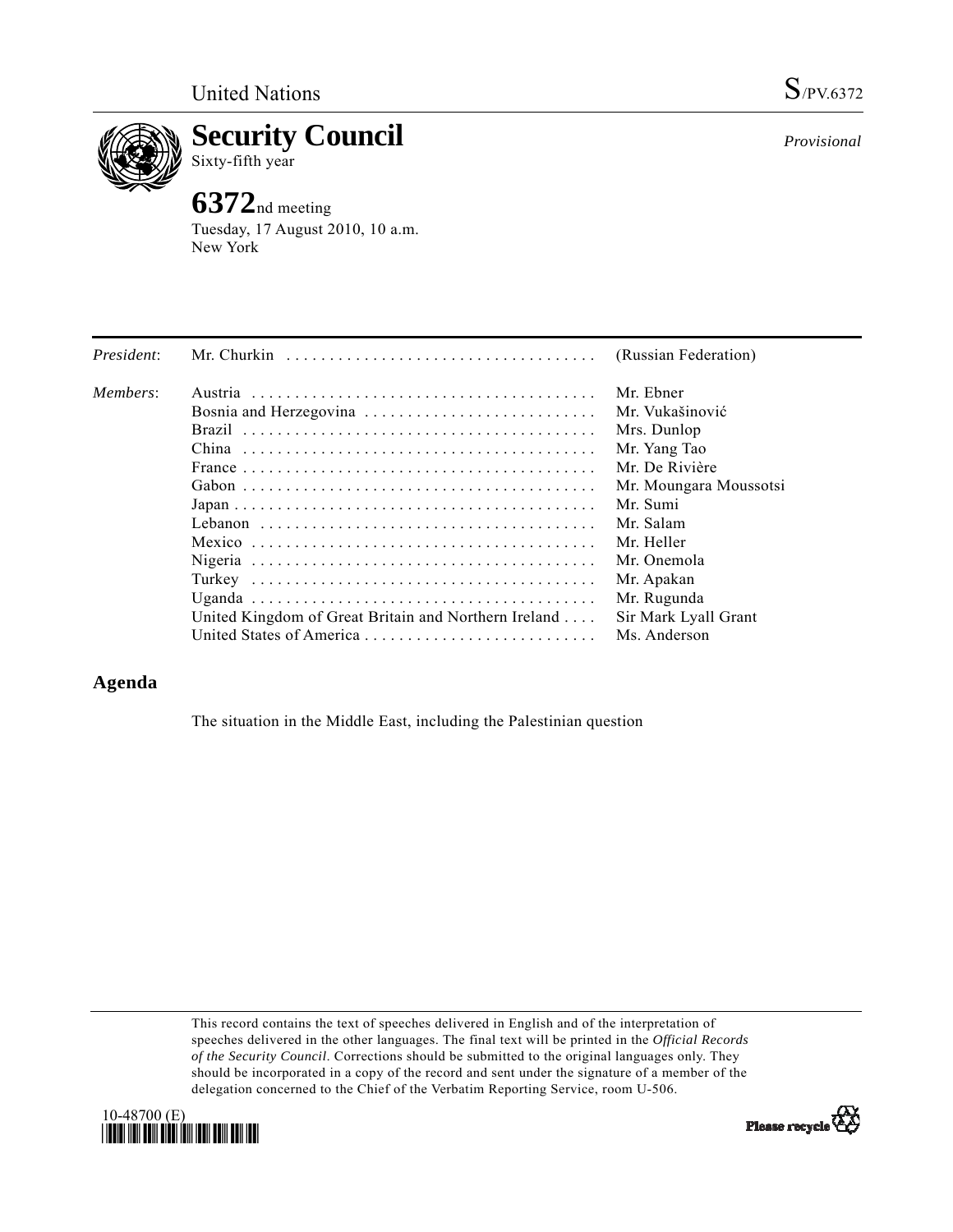*The meeting was called to order at 10.10 a.m.* 

## **Adoption of the agenda**

The agenda was adopted.

## **The situation in the Middle East, including the Palestinian question**

**The President** (*spoke in Russian*): In accordance with the understanding reached in the Council's prior consultations, I shall take it that the Security Council agrees to extend an invitation under rule 39 of its provisional rules of procedure to Mr. Oscar Fernandez-Taranco, Assistant Secretary-General for Political Affairs.

It is so decided.

 The Security Council will now begin its consideration of the item on its agenda. The Security Council is meeting in accordance with the understanding reached in its prior consultations.

 At this meeting, the Security Council will hear a briefing by Mr. Oscar Fernandez-Taranco. I now give the floor to Mr. Fernandez-Taranco.

**Mr. Fernandez-Taranco**: We are nearing a turning point in the efforts to promote direct negotiations between Israel and the Palestinians. Since May, the parties have engaged in seven rounds of proximity talks, mapping out areas of mutual interest and laying out their respective issues of priority. We appreciate the constructive involvement of the United States mediation in this regard, and the tireless efforts of Senator Mitchell, who again met with President Abbas and Prime Minister Netanyahu on 10 and 11 August, respectively.

 The Secretary-General is himself personally active in this regard. He remains in contact with Senator Mitchell and has spoken directly to the Palestinian, Israeli and Arab leaders to encourage movement in the peace process. On his behalf, Mr. Serry has been fully engaged in coordination and consultation with other Quartet envoys.

 Success will require sustained regional and international support. In this regard, we welcome the decision taken by the Arab League Foreign Ministers in Cairo on 29 July to give their backing, in principle, for President Abbas to enter into direct negotiations when he deems it appropriate. President Abbas also

continued his consultations with Arab leaders, meeting with King Abdullah of Saudi Arabia on 4 August, with President Mubarak of Egypt and King Abdullah of Jordan on 12 August, and with Emir Sheikh Hamad bin Khalifa al-Thani of Qatar on 13 August. Prime Minister Netanyahu also met with King Abdullah of Jordan on 27 July.

 The parties are currently holding internal discussions with a view to deciding on whether they will enter into direct talks. We urge them to be forthcoming in their deliberations and are hopeful that leaders on both sides will seize this opportunity and engage in a path of decisive progress towards a sustainable, mutually acceptable two-State solution within a realistic time frame. To support them in taking this step, we remain in close contact with Quartet partners to promote the start of meaningful direct negotiations as soon as possible.

 If these negotiations are to succeed, it is crucial to maintain an enabling climate on the ground. Parties should adhere to their Road Map commitments and obligations under international law, as re-emphasized by the Quartet on 19 March in Moscow.

 The partial moratorium on settlement construction in the West Bank is due to end on 26 September. We urge the continuation of the settlement halt beyond its scheduled expiry and its extension to all settlement activity in the occupied Palestinian territory, including East Jerusalem. Let me recall that, under the Road Map, Israel is obligated to freeze all settlement activity, including natural growth, and to dismantle outposts erected since March 2001

 On the occasion of the Muslim holy month of Ramadan, Israeli authorities removed three obstacles to movement in the West Bank, extended the operation hours of some checkpoints, and slightly eased access to Jerusalem for Friday prayers on the Temple Mount. The number of obstacles to movement throughout the West Bank remains over 500. Easings on movement and access should be expanded, including with regard to barrier-related obstacles.

 We are also concerned about the increase in the demolition or dismantlement of Palestinian-owned structures in Area C that has displaced or otherwise affected 212 people. The situation is particularly worrisome in Al Farisiye, in the northern Jordan Valley, where two families currently face the demolition of the shelter provided to them by the Palestinian Authority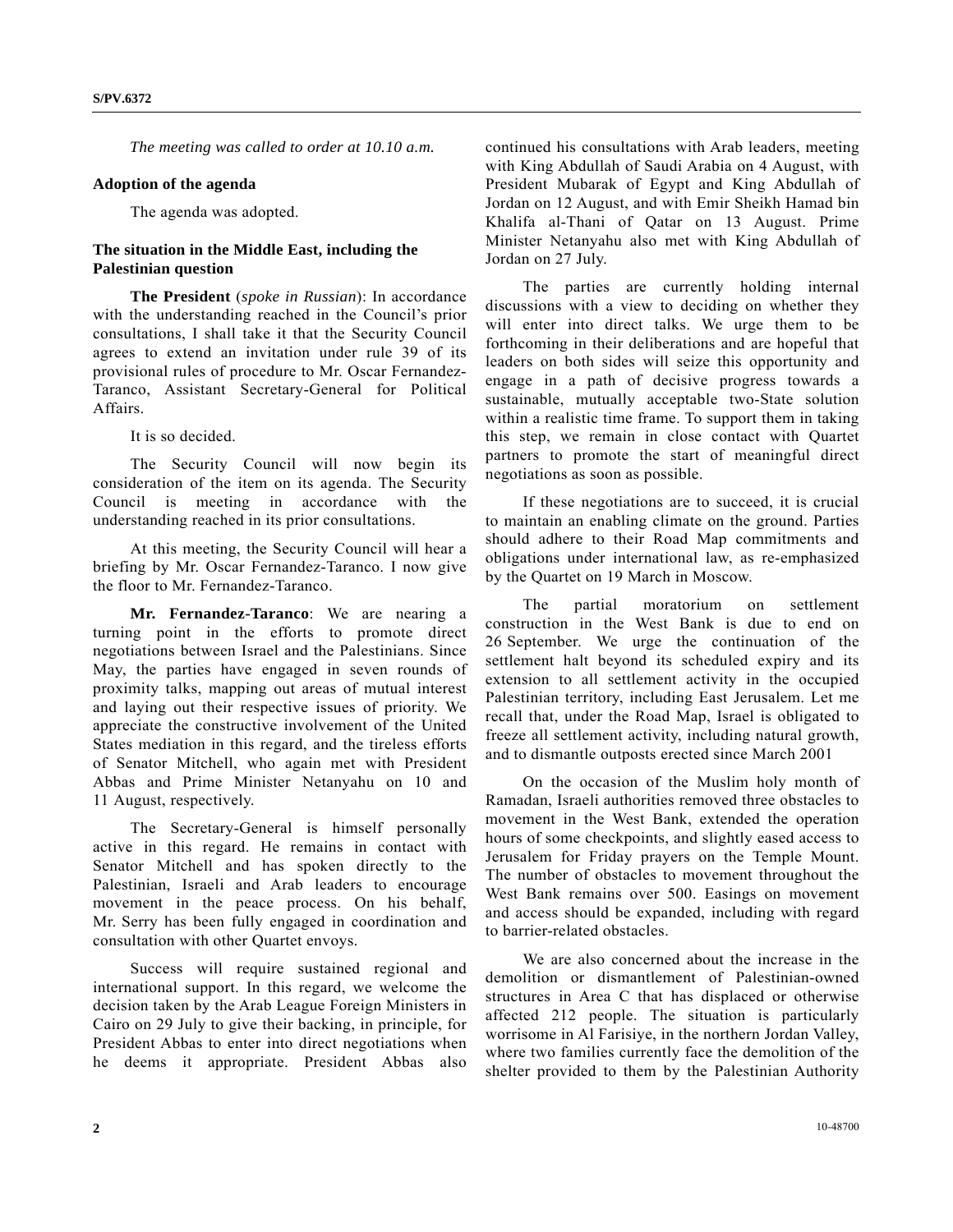with international support, following their eviction from their homes earlier this year.

 During the reporting period, Israeli security forces conducted 313 incursions in the West Bank, resulting in one Palestinian being shot dead by Israeli soldiers on 22 July while he attempted to intrude into the settlement of Barkan. Overall, 15 Palestinians were injured and 162 Palestinians arrested, while three Israeli soldiers were also injured. Demonstrators against the barrier often clashed with Israeli forces, resulting in nine Palestinians being injured while others were arrested or suffered from gas inhalation.

 Violence by Israeli settlers against Palestinians amounted to 22 incidents, resulting in seven Palestinians being injured and damages to property. Following the demolition by Israeli forces of structures in the Bracha settlement near Nablus on 26 July, Israeli settlers attacked the Palestinian village of Burin on the same day and again on 30 July, as part of so-called price-tag retaliation.

 On 15 August, the Palestinian Authority, under Prime Minister Fayyad, issued a report taking stock of progress on the Government's two-year State-building agenda, observing that substantial progress was made in building sound institutions and a stable society. The United Nations welcomes this achievement. However, without significant additional external financing, the Palestinian Authority will face a serious liquidity crisis in September and will have difficulty paying August salaries. Financing to date of \$507 million falls almost \$200 million short of the budget. The Palestinian Authority has also nearly exhausted the scope for loans from commercial banks. Current initial estimates of donor commitments through 2010 suggest that the financing deficit will exceed \$300 million. To reinforce stability, which is critical in the context of renewed negotiations, donors must reaffirm their support.

 In Jerusalem, the comparative restraint of the past few months has been eroding as announcements of construction, demolitions and evictions have recommenced. This included the deplorable forcible takeover by Israeli settlers of a building housing nine Palestinian families, on 29 July, in the Muslim Quarter of East Jerusalem's Old City. On 27 July, the Jerusalem municipality demolished five commercial structures in the area of Hizma village, affecting the livelihoods of the families involved. On 2 August, the Jerusalem

municipality authorized the construction of 40 homes in the East Jerusalem settlement of Pisgat Zeev.

 The situation of the four Hamas-affiliated Legislative Council members remains unresolved. The trial of one has been postponed until November. He remains in Israeli custody, while the three others are still in the care of the International Committee of the Red Cross. We call on the Israeli authorities to find a positive solution to this unsustainable situation.

 We continue to follow the impact of the new Israeli policy on Gaza following the announcement on 20 June by the Israeli Government of a package of measures aimed at easing the blockade, and on 5 July the move by Israel from a positive list of goods allowed into Gaza to a negative list of goods whose entry is prohibited or restricted. The volume and variety of supplies entering Gaza have continued to increase over this reporting period. The weekly average of imported truckloads has reached 1,006 — an almost 30 per cent increase over the average from the last reporting period, which was 780, and an 80 per cent increase over the 2010 weekly average before the policy change, which at the time stood at 553.

 The Israeli decision to allow 100 million new Israeli shekels in cash into Gaza, as well as the exchange of 31.5 million in spoiled new Israeli shekel banknotes since mid-July was an important step in alleviating the immediate liquidity crisis in Gaza, and is welcome. Further steps and regularized banking arrangements will be critical to meeting cash needs and salary payments.

 While these are positive developments, imports into Gaza still remain far below the weekly average of truckloads before the closure was instituted in 2007. The current extent of easing cannot meet the crucial longer-term construction and rehabilitation needs of Gazans and resuscitate the legitimate economy. To achieve this, the Quartet called in its statement of 21 June for a comprehensive solution that would ensure the unimpeded flow of humanitarian aid, commercial goods and persons to and from Gaza; address Israel's legitimate security concerns, including an end to weapons smuggling into Gaza; and promote Palestinian unity based on the Palestine Liberation Organization's commitments and the reunification of Gaza and the West Bank under the legitimate Palestinian Authority and consistent with resolution 1860 (2009).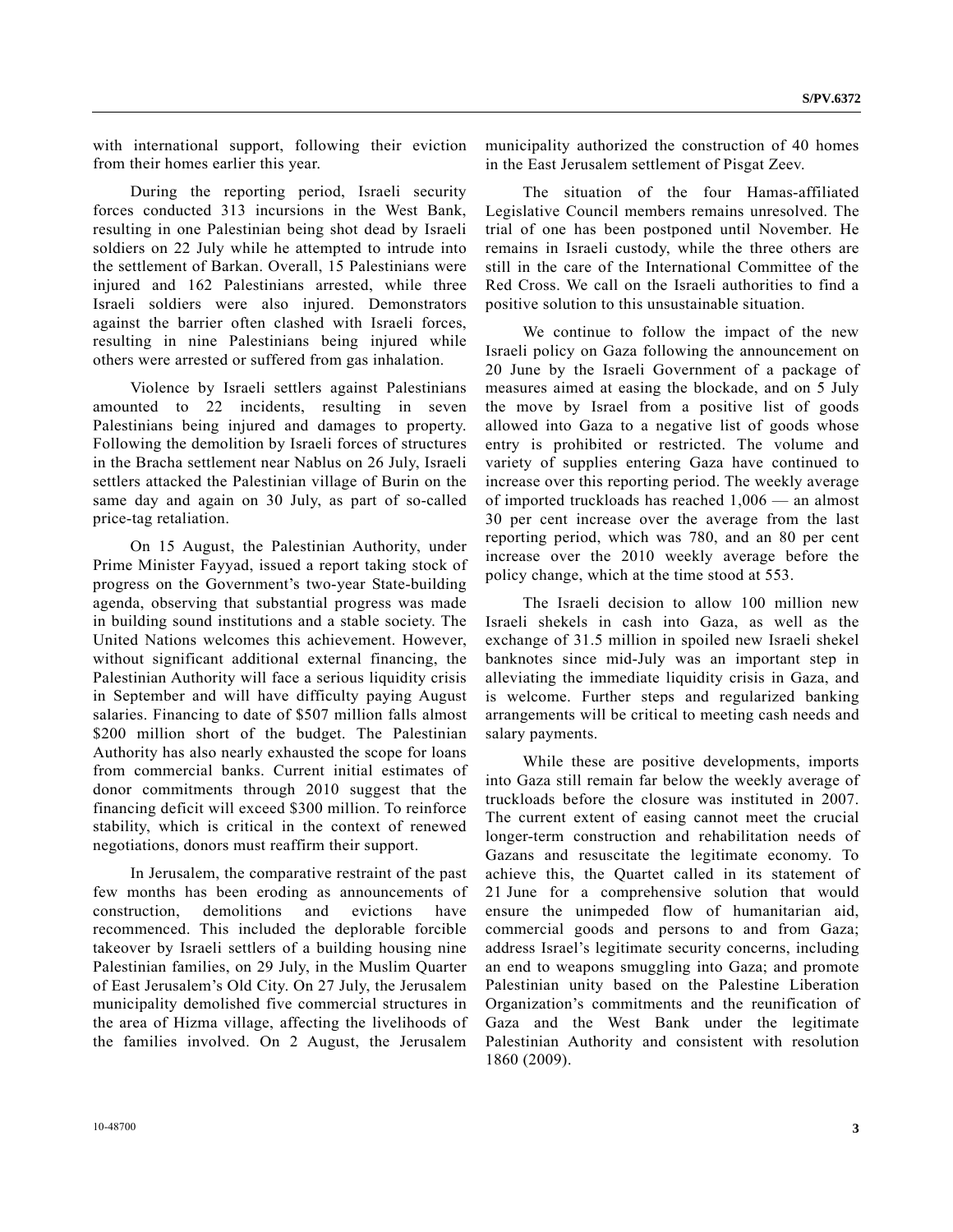The Rafah crossing remained open for humanitarian purposes and transit to other countries for foreign visa holders, including for religious pilgrimages. Egypt continues its efforts to counter smuggling along its border with Gaza, discovering and closing some 17 tunnels that were used to smuggle cement, steel and other construction materials.

 Similarly, while we welcome Israel's recent approval of 11 United Nations construction projects in Gaza, we are nonetheless concerned about bottlenecks in project implementation if the current cumbersome procedures for approval and entry of materials are not streamlined. Procedures have already resulted in substantial delays in projects previously approved. The Khan Younis housing project, approved at the time of the Quartet meeting on 19 March, took three months to move from approval in principle to approval in practice. Due to strict requirements imposed on project approval and entry, project costs have doubled.

 In view of the newly approved projects, it will be important to improve the efficiency of the applicable procedures. We look forward to continued effective dialogue with the Israeli authorities to facilitate the smooth implementation of these and future United Nations projects in priority areas.

 On a separate note, the United Nations Relief and Works Agency for Palestine Refugees in the Near East (UNRWA) warned on 16 August that it is running an \$84-million deficit that could soon force it to shut schools and clinics in the Gaza Strip. I call on the international community to help UNRWA fulfil its important mission in health, education and social services in Gaza and elsewhere in the region.

 Palestinian efforts continued during the reporting period to overcome the electricity crisis that is causing hardship for the population in Gaza and endangering the operation of hospitals and such. We urge the Palestinian parties involved to resolve their internal disputes and to achieve a sustainable solution to restore a reliable electricity supply for Gaza.

 The date of 4 August marked the 1,500th day since the capture of Israeli Corporal Gilad Shalit. We very much regret that international calls for his release, immediate humanitarian access and the completion of a prisoner exchange agreement have not been heeded.

 During the reporting period, Palestinian militant groups fired six rockets and three mortars from Gaza

into Israel, causing no injuries. In a serious incident, a Grad rocket was fired on 30 July from Gaza on the Israeli town of Ashkelon, causing no injuries. We continue to condemn rocket fire that indiscriminately targets civilians. This attack was followed by an Israeli air strike on Gaza overnight that killed one Hamas commander. Israeli security forces conducted 11 air strikes and 11 incursions into Gaza, resulting in the deaths of three militants; two militants were injured, as were 22 civilians and five policemen. We urge calm and full respect by all parties of international humanitarian law. Israeli security forces continue to restrict Palestinian access to land areas in Gaza located up to 1,000 to 1,500 metres from the Green Line and sea areas beyond three nautical miles from shore, thereby severely impacting livelihoods.

 I am disappointed to report a lack of progress in intra-Palestinian reconciliation within the framework of the Egyptian-mediated proposal, in spite of mediation visits to Gaza by prominent independent Palestinian figures. We urge Palestinian factions to work together to overcome Palestinian internal divisions. In a positive development, on 11 August a number of prisoners were released in Gaza as a humanitarian gesture for the start of Ramadan, in parallel with a release of prisoners in the West Bank, which I referred to earlier.

 On 2 August, the Secretary-General announced the launch of a Panel of Inquiry on the flotilla incident of 31 May. This unprecedented development followed intensive consultations with the leaders of Israel and Turkey. The Secretary-General thanked the leaders of the two countries for their spirit of compromise. The Panel is composed of former Prime Minister of New Zealand Mr. Geoffrey Palmer, as Chair; former President of Colombia Mr. Alvaro Uribe; an Israeli Panel member, Mr. Joseph Ciechanover; and a Turkish Panel member, Mr. Özdem Sanberk.

 The Secretary-General expressed his hope that the Panel would fulfil its mandate in light of the statement by the President of the Security Council (S/PRST/2010/9) and with the fullest cooperation of the relevant national authorities of the two countries. The Panel will examine and identify the facts, circumstances and context of the flotilla incident, and recommend ways of avoiding future incidents. For that purpose, the Panel will receive and review reports of national investigations into the incident and request such clarifications and information as it may require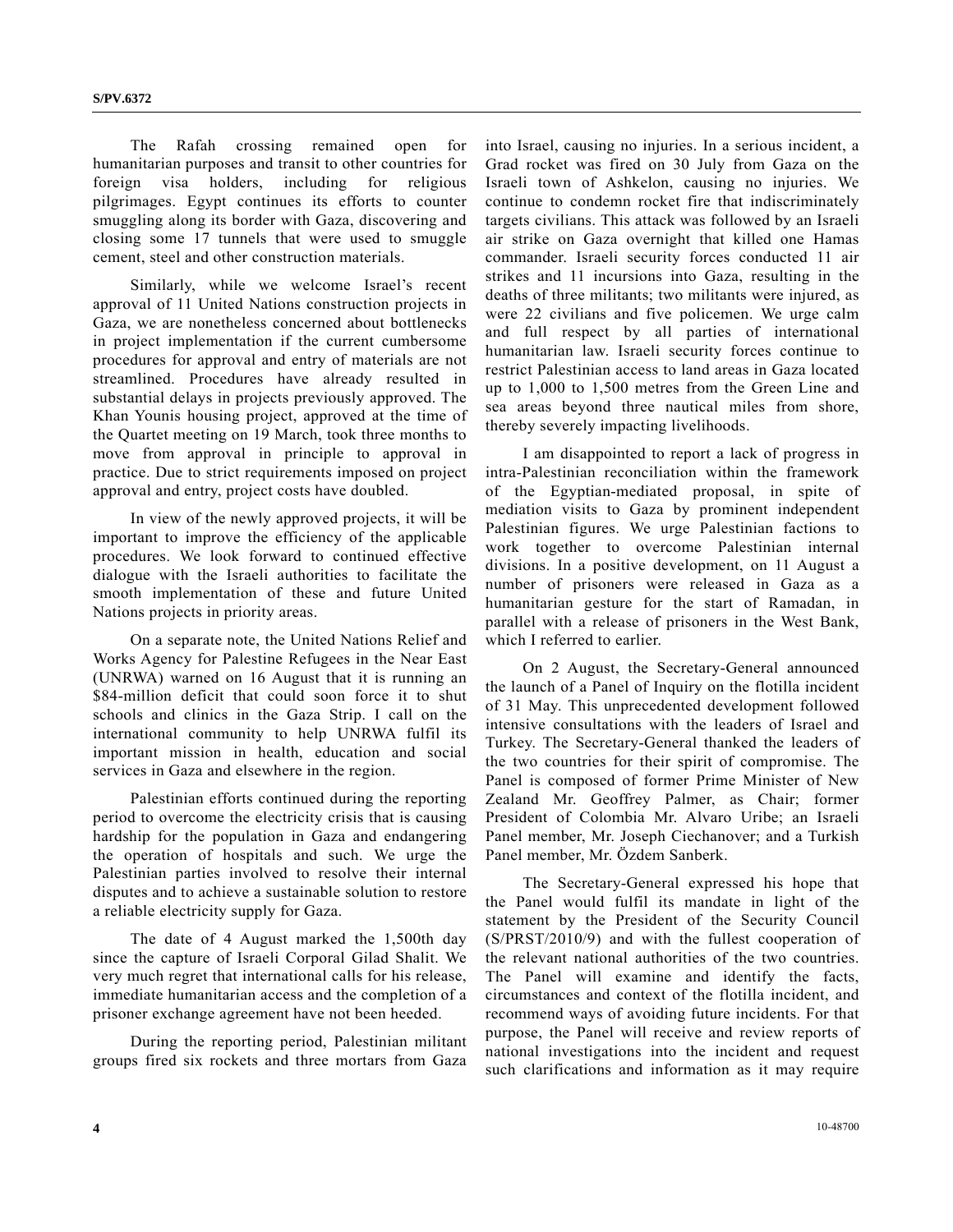from relevant national authorities. For the conduct of its work, the Panel will decide what steps it will take and will work with the national authorities. It is not designed to determine individual criminal responsibility.

 The Panel convened in New York for two full days on 10 and 11 August. Its members met with the Secretary-General, who outlined the nature of the task he envisaged for them. The Secretary-General stated his hope that the agreement concerning the Panel would impact positively on the relationship between Turkey and Israel, as well as on the overall situation in the Middle East. The Panel began its substantive discussions on how it will conduct its work. The members of the Panel will meet again in early September. They will strive to produce for the Secretary-General an interim report on 15 September.

 Under the chairmanship of Justice Turkel, the Israeli Commission to examine the maritime incident of 31 May 2010 continued its work and heard the testimonies of Prime Minister Netanyahu, Minister of Defense Barak and Army Chief of Staff Ashkenazi during the week of 9 August. On 12 August, the Turkish Government also announced the establishment of a national commission of inquiry on the events of 31 May.

 Turning to regional matters, the situation in the occupied Syrian Golan remained stable, although settlement activity continued. Unfortunately, I have to report a number of serious incidents in the region during the period. On 2 August, five rockets were fired towards Eilat, Israel, and Aqaba, Jordan, killing one Jordanian civilian and injuring three others. Countries concerned must cooperate to bring those responsible for this act of terrorism to justice.

 As this Council has already been briefed, there was another serious incident, this time on the Blue Line, when an exchange of fire took place on 3 August between the Lebanese Armed Forces and the Israel Defense Forces. This incident was the most serious since the adoption of resolution 1701 (2006). An investigation by the United Nations Interim Force in Lebanon (UNIFIL) into this incident is under way and the Security Council will be briefed on its outcome accordingly. Throughout the month, aerial overflights of Lebanese territory continued almost daily, constituting a violation of resolution 1701 (2006) and of Lebanese sovereignty. On 20 July, the Prime Minister of Lebanon requested that the Security Council extend the mandate of UNIFIL for a further period of one year without amendment.

 Some significant political and security developments also took place in place in Lebanon during the reporting period. On 31 July, the President of Lebanon hosted a joint meeting in Beirut with the King of Saudi Arabia and the President of Syria. Also, the Emir of Qatar conducted an official visit to Lebanon from 31 July to 2 August, including a tour of villages in the south of the country. Those visits, which signalled a strong commitment by Lebanon's Arab neighbours to the maintenance of calm in the country, took place against a backdrop of increased tension generated by speculation, rumours and allegations regarding potential indictments by the Special Tribunal for Lebanon.

 On 14 August, the alleged leader of Fatah al-Islam, Mr. Abdul Rahman Awadh, and his associate Mr. Abu Bakr Mubarak, were killed in an ambush set in the Bekaa Valley by the intelligence branch of the Lebanese Army. Fatah al-Islam, a radical Islamist group, became notorious as a result of a three-monthlong conflict against the Lebanese Army in the Palestinian refugee camp of Nahr el-Bared in 2007.

 The Lebanese parliament met today and considered a draft law granting some civil rights to Palestinian refugees. This follows a month of intense debates over the scope and applicability of the law. The United Nations has urged all political parties to improve the legal regime applicable to Palestinian refugees in Lebanon, without prejudice to their right of return.

 The United Nations has also continued to work closely with the Lebanese-Palestinian Dialogue Committee on a number of pending issues pertaining to the situation of Palestinian refugees in Lebanon, such as restrictions on access to the Nahr el-Bared refugee camp and the situation of Palestinians with no official identification papers. While the reconstruction of the camp is progressing, we remain concerned about the shortfall in UNRWA's funding requirements, both for the reconstruction of Nahr el-Bared and for its general fund. It is imperative that the generous financial contributions of donors towards basic social services such as health and education not be cut back and that the reconstruction of Nahr el-Bared continue.